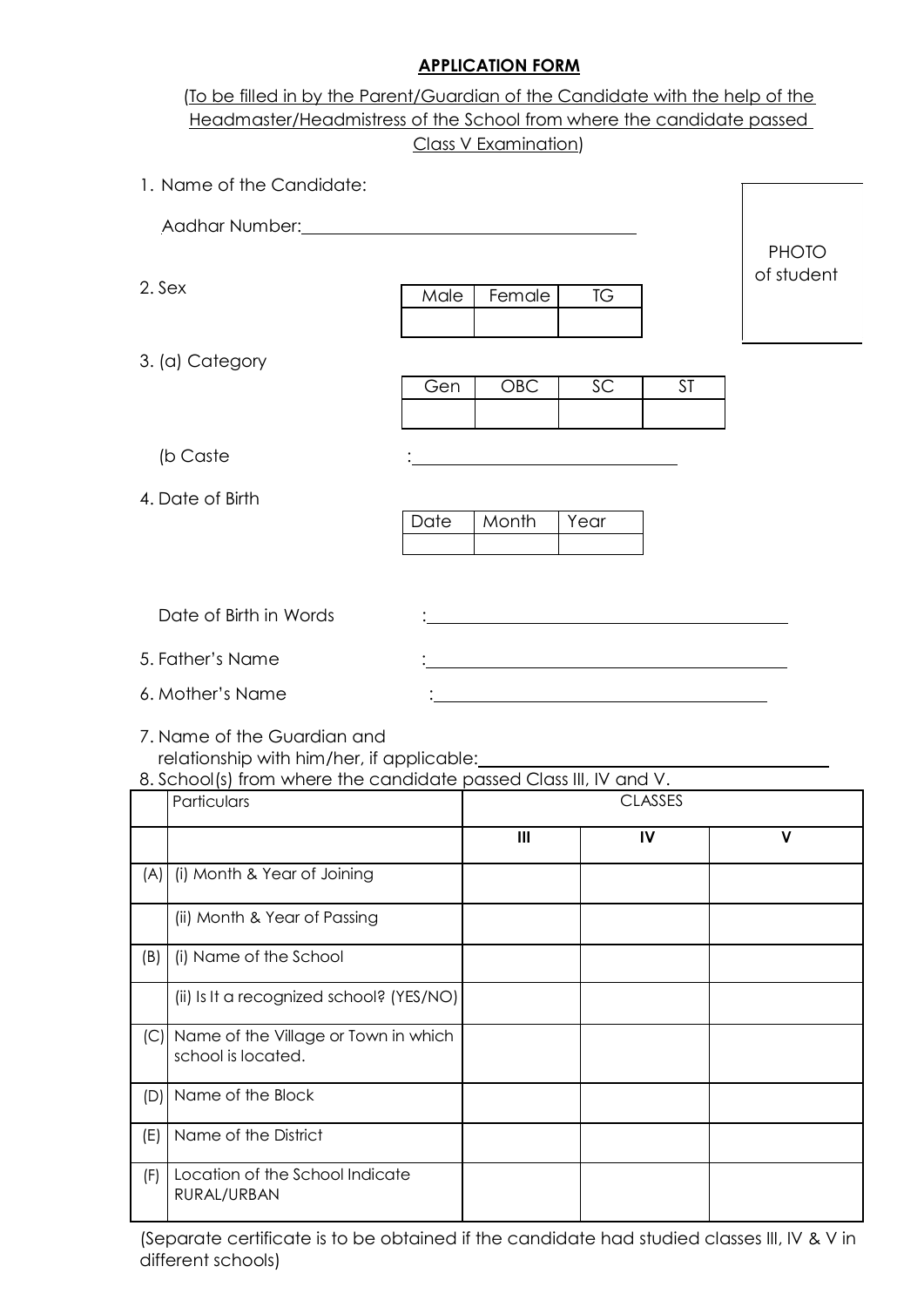## **CERTIFICATE**

#### (BY PARENT/GUARDIAN OF THE CANDIDATE CONCERNED)

Certified that the information given above is true to the best of my knowledge and belief. In case, any part of information furnished by me is found incorrect, the admission of my child/ward may be cancelled. I am ready to produce the relevant certificates issued by Competent Authorities as and when asked for.

Signature of PARENT/GUARDIAN

Entries verified, certified and found correct.

Signature of the HEADMASTER/HEADMISTRESS

Name:

School Seal :

Desgn.: Network and the settlement of the settlement of the settlement of the settlement of the settlement of the settlement of the settlement of the settlement of the settlement of the settlement of the settlement of the

(NOTE FOR THE HEAD OF THE SCHOOL**: -** Following Certificate is required to be issued in respect of candidate selected for admission in JNV in the respective district).

### CERTIFICATE BY THE HEAD OF THE SCHOOL

Certified that the information given in pages 1 & 2 is found correct as per our school records. It is also certified that Master/Kumari was admitted in this School in Class on (date) and passed Class on (date).

Signature of the Head of Institution

last studied with School Seal

Date: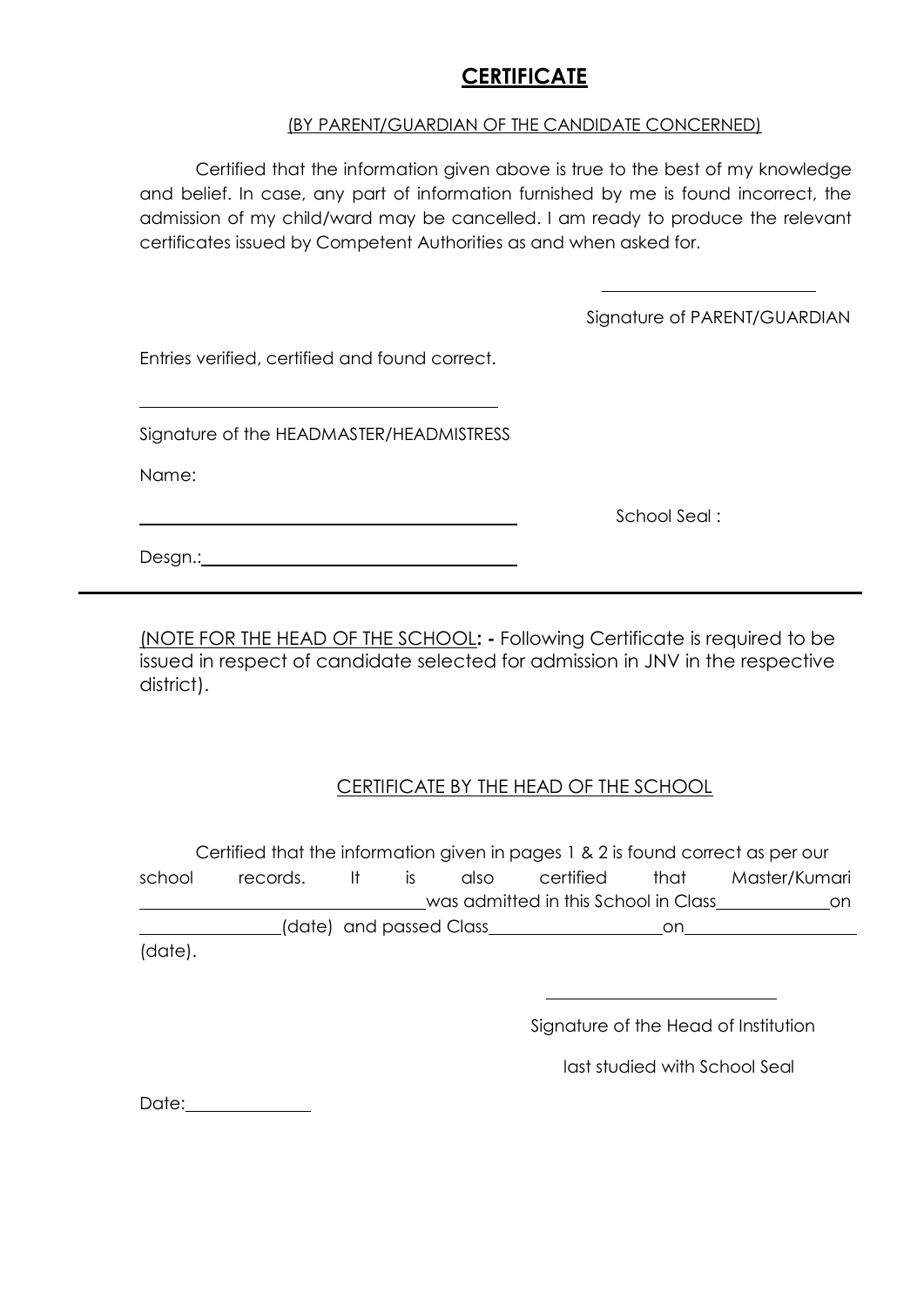# **UNDERTAKING BY THE PARENT/ GUARDIAN**

Certified that the information given in the application form for admission into Class VI in Jawahar Navodaya Vidyalaya, District: *for the academic year* 2021-22 for my ward is true to the best of my knowledge and belief. In case any part of the information furnished by me is found incorrect, admission of my ward may be cancelled at any time. I am ready to produce relevant certificates issued by the competent authority to your office when asked in support of entries in my original application

> Signature of the parent/Guardian

| Address of parent/guardian:         |  |  |  |  |  |  |
|-------------------------------------|--|--|--|--|--|--|
|                                     |  |  |  |  |  |  |
|                                     |  |  |  |  |  |  |
|                                     |  |  |  |  |  |  |
|                                     |  |  |  |  |  |  |
| Pin Code: ____________________      |  |  |  |  |  |  |
| STD Code: Phone No<br>From Phone No |  |  |  |  |  |  |

Mobile No:

# **UNDERTAKING**

I, 1. Mother/ Mother/ Guardian) of Kumari/Master who got selected for admission into Class VI in Jawahar Navodaya Vidyalaya, ………………District hereby give an undertaking that I am ready to pay Navodaya Vikas Nidhi from Class-IX to XII every month as per norms of Navodaya Vidyalaya Samiti.

|  | Signature of the parent/Guardian |  |
|--|----------------------------------|--|
|--|----------------------------------|--|

Note: This is not applicable to SC/ST categories and all girl students and the parents whose Income is below poverty line.

### **Address of parent/guardian**: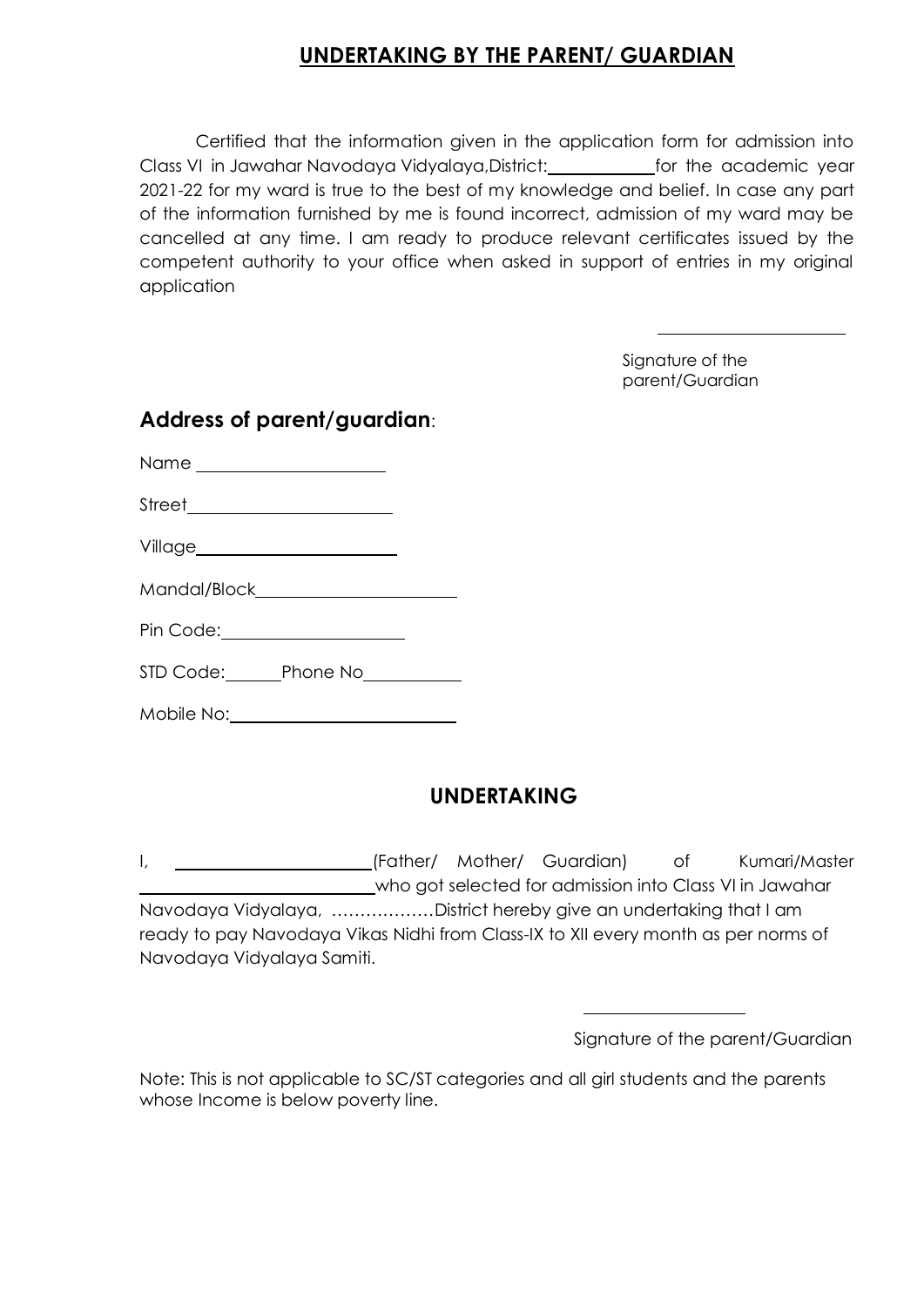# **UNDERTAKING FOR MIGRATION**

(TO BE FILLED BY PARENT IN PRESENCE OF PRINCIPAL, JNV)

|                 | Father/Mother/Guardian of Kumari/Master                                                |
|-----------------|----------------------------------------------------------------------------------------|
|                 | who got selected for admission in Class VI in JNV,                                     |
| <b>District</b> | hereby give an undertaking that I understand that, for promotion                       |
|                 | of National Integration and as per the scheme at JNVs, 30% of the students of class IX |
|                 | from one JNV have to migrate to another JNV from non-Hindi speaking area to Hindi      |
|                 | speaking area and vice-versa and I agree to abide by the rules of NVS in this regard.  |

Signature of the parent/guardian

Fullname:

Address:<br>
<u>Address:</u>

Mobile No:

Land line with STDcode: \_\_\_\_\_\_\_\_\_\_\_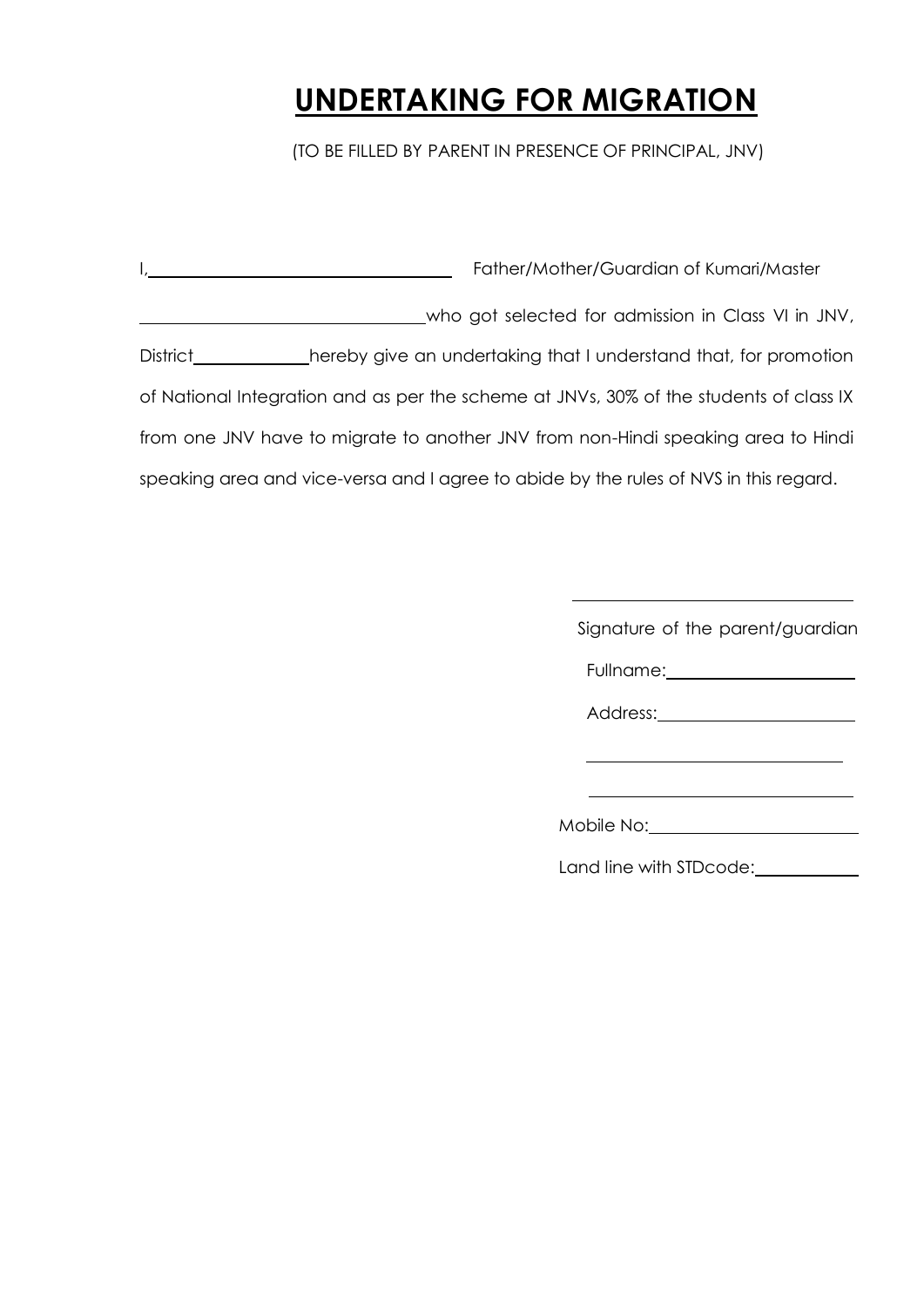### **MEDICAL FITNESS CERTIFICATE**

#### **JAWAHAR NAVODAYA VIDYALAYA**

|     |                                   | DISTRICT: ___________________                                                                                         |
|-----|-----------------------------------|-----------------------------------------------------------------------------------------------------------------------|
| 01. | Name of candidate                 | <u> 1980 - Johann Barn, mars eta bainar eta bat zen erroman erroman erroman ez erroman ez erroman ez erroman ez e</u> |
| 02. | Father'sname                      |                                                                                                                       |
| 03. | Address                           |                                                                                                                       |
|     |                                   |                                                                                                                       |
|     |                                   |                                                                                                                       |
| 04. | Date of birth                     |                                                                                                                       |
| 05. | Height                            |                                                                                                                       |
| 06. | Weight                            | <u> 1980 - John Barnett, fransk konge og det for de forskellige og det forskellige og det forskellige og det fors</u> |
| 07. | Abdomen                           | <u> 1989 - Jan Sterling von Berger von Berger von Berger von Berger von Berger von Berger von Berger von Berger</u>   |
| 08. | Chest                             | <u> 1980 - Johann Barbara, martin amerikan basar da</u>                                                               |
| 09. | Vision                            |                                                                                                                       |
| 10  | Ears                              | <u> 1980 - John Stein, Amerikaansk politiker (</u>                                                                    |
| 11. | Throat                            |                                                                                                                       |
| 12. | Locomotor system                  | <u> 1980 - Johann Barbara, martxa alemaniar a</u>                                                                     |
| 13. | State of vaccination              |                                                                                                                       |
| 14. | Skin                              |                                                                                                                       |
| 15  | <b>Blood Group</b>                |                                                                                                                       |
| 16  | Dental Hygiene                    |                                                                                                                       |
| 17. | <b>Remarks of Medical Officer</b> | : Recommended/not recommended for<br>admission/Recommended to C.M.O for<br>Verification if any.                       |
|     | PHOTO OF THE<br><b>STUDENT</b>    |                                                                                                                       |

CIVIL SURGEON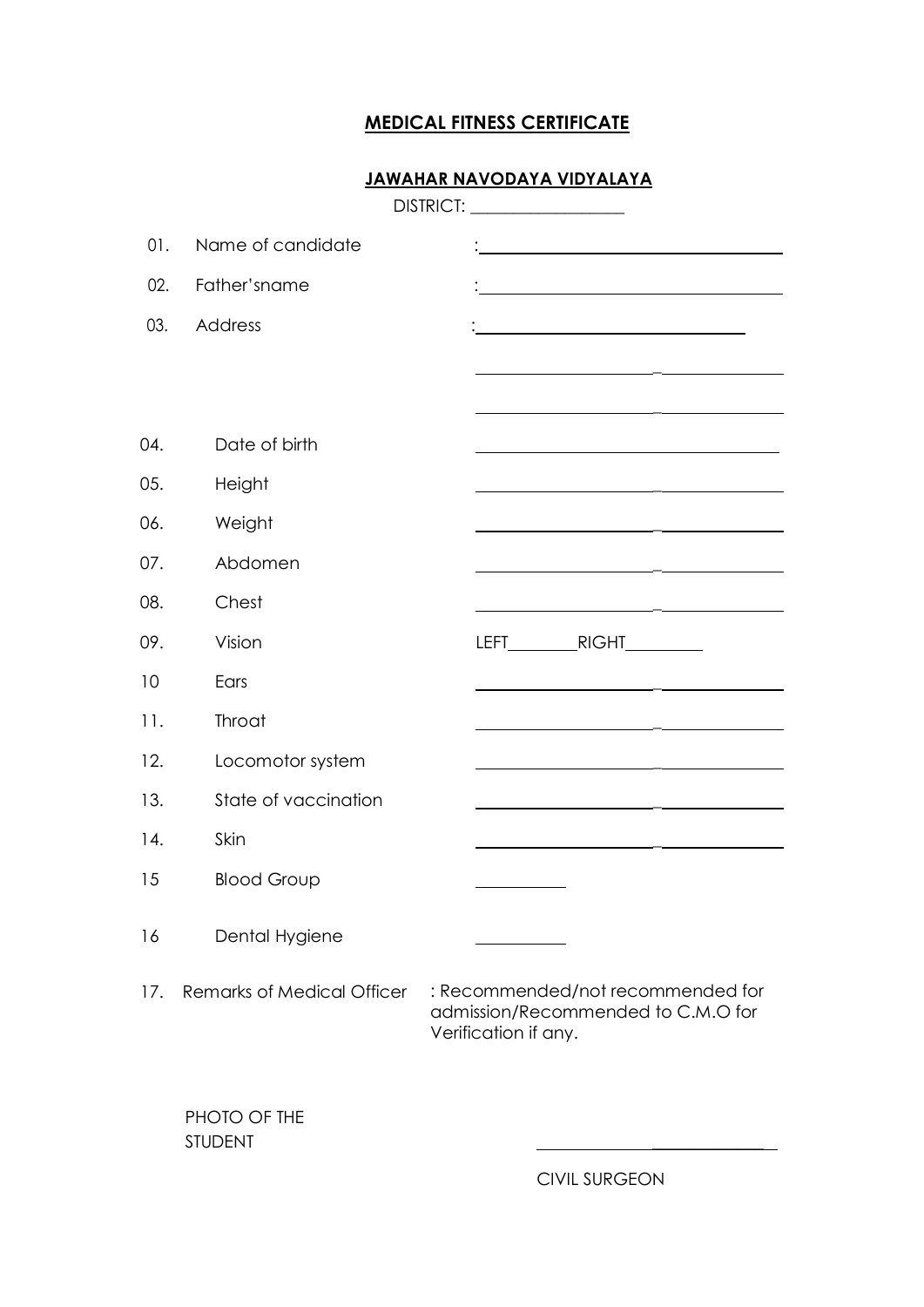# **MEDICAL ANTECEDENTS**

### **UNDERTAKING**

We, Shri\_\_\_\_\_\_\_\_\_\_\_\_\_\_\_ (father) & Smt.\_\_\_\_\_\_\_\_\_\_\_\_\_\_\_\_ (mother), the parents of Master/Miss  $\overline{\phantom{a}}$  , selected do hereby declare that our ward doesn't suffer from any of the medical ailments listed below.

- 1. Head Injuries
- 2. Puo- Intermittent
- 3. CHD- Congenital Heart Disease
- 4. AA Acute appendicitis
- 5. Epliepsy Convulsions (Injury, Fever)
- 6. Blood Disorders (Sickle cell Anemeia, Haemophillia)
- 7. Communicable Diseases (TB, Hepatitis A & B)
- 8. Skin Disease.

We further declare that our ward Master/Miss \_\_\_\_\_\_\_\_\_\_\_\_\_ doesn't have any previous medical history which required/still requires prolonged or intermittent periods of medical confinement either in a hospital/nursing home or in our house.

Certified that the information furnished above is true to the best of our knowledge. Any wilful suppression or false information on the medical antecedents revealed later, would make the admission of our ward invalid and liable for actions as deemed fit by the Vidyalaya and Navodaya Vidyalaya Samiti.

| PLACE: | <b>FATHER'S SIGN</b>  |
|--------|-----------------------|
| DATE:  | NAME:                 |
|        | <b>MOTHER'S SIGN:</b> |
|        | NAME:                 |
|        | ADDRESS:              |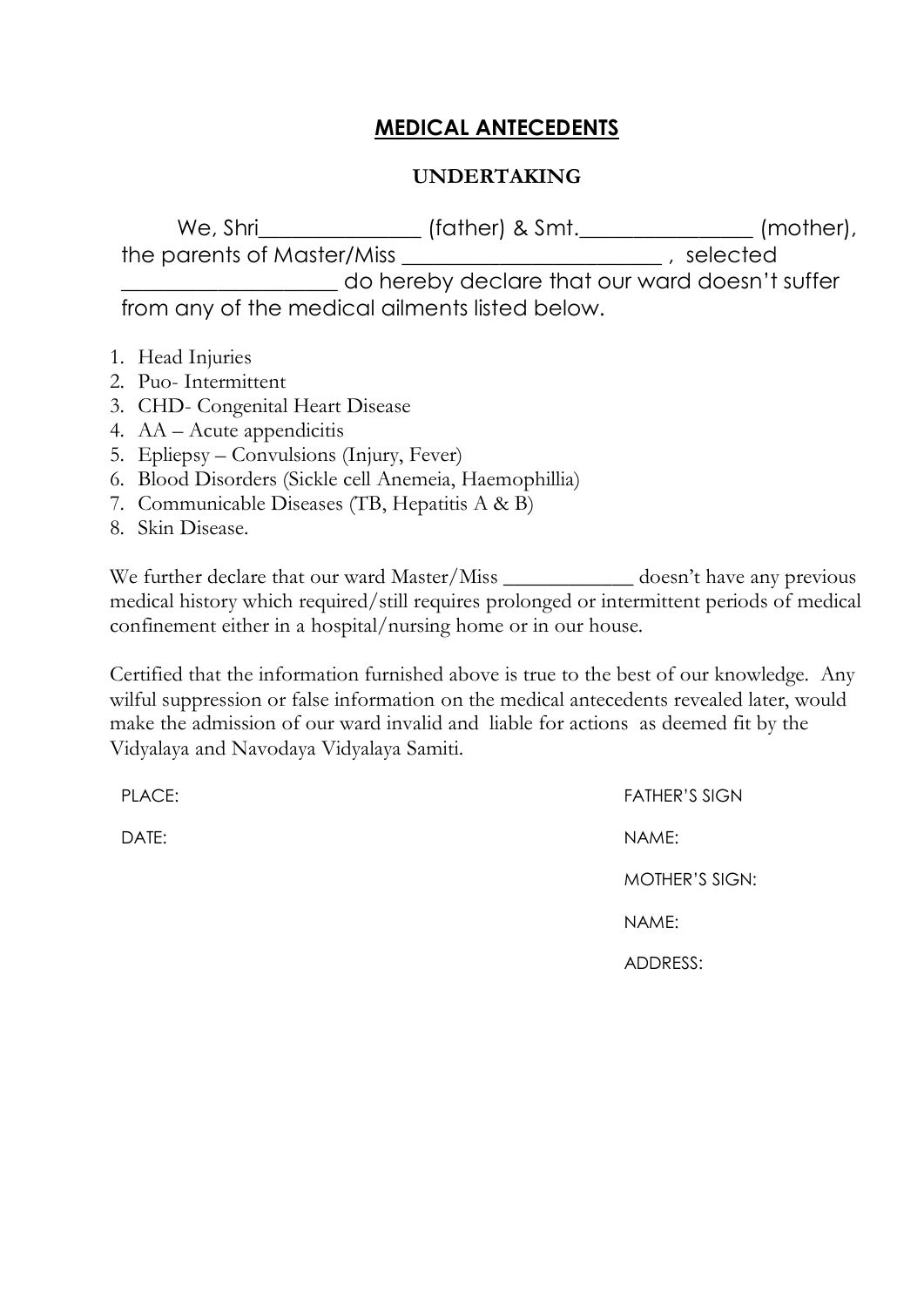### **DISABILITY CERTIFICATE**

If the candidate is selected under disabled quota he/she should bring the certificate issued by the competent authority.

### **CATEGORY/COMMUNITY CERTIFICATE (OBC/SC/ST)**

Category certificate in the prescribed format from the competent authority is to be submitted by the candidate, wherever necessary.

### **RURAL AREA CERTIFICATE**

(To be issued by the Revenue Officer of concerned Block)

| This is to certify that Master/Kumari                                                           |                                          |                         |                                     |                 |  |
|-------------------------------------------------------------------------------------------------|------------------------------------------|-------------------------|-------------------------------------|-----------------|--|
|                                                                                                 |                                          |                         |                                     | studied classes |  |
| III, IV & V In ______________________                                                           |                                          | (Name of the school) of |                                     |                 |  |
| block___________________________                                                                | and the school is located in the village |                         |                                     |                 |  |
| Which belongs to rural area of<br>$\mathcal{L}^{\text{max}}$ , where $\mathcal{L}^{\text{max}}$ |                                          |                         | $Distribt$ ; $\qquad \qquad \qquad$ |                 |  |
| State:                                                                                          |                                          |                         |                                     |                 |  |

(Signature of the Revenue Officer)

Block:

District.

Office Seal:

Dated: when the contract of the contract of the contract of the contract of the contract of the contract of the contract of the contract of the contract of the contract of the contract of the contract of the contract of th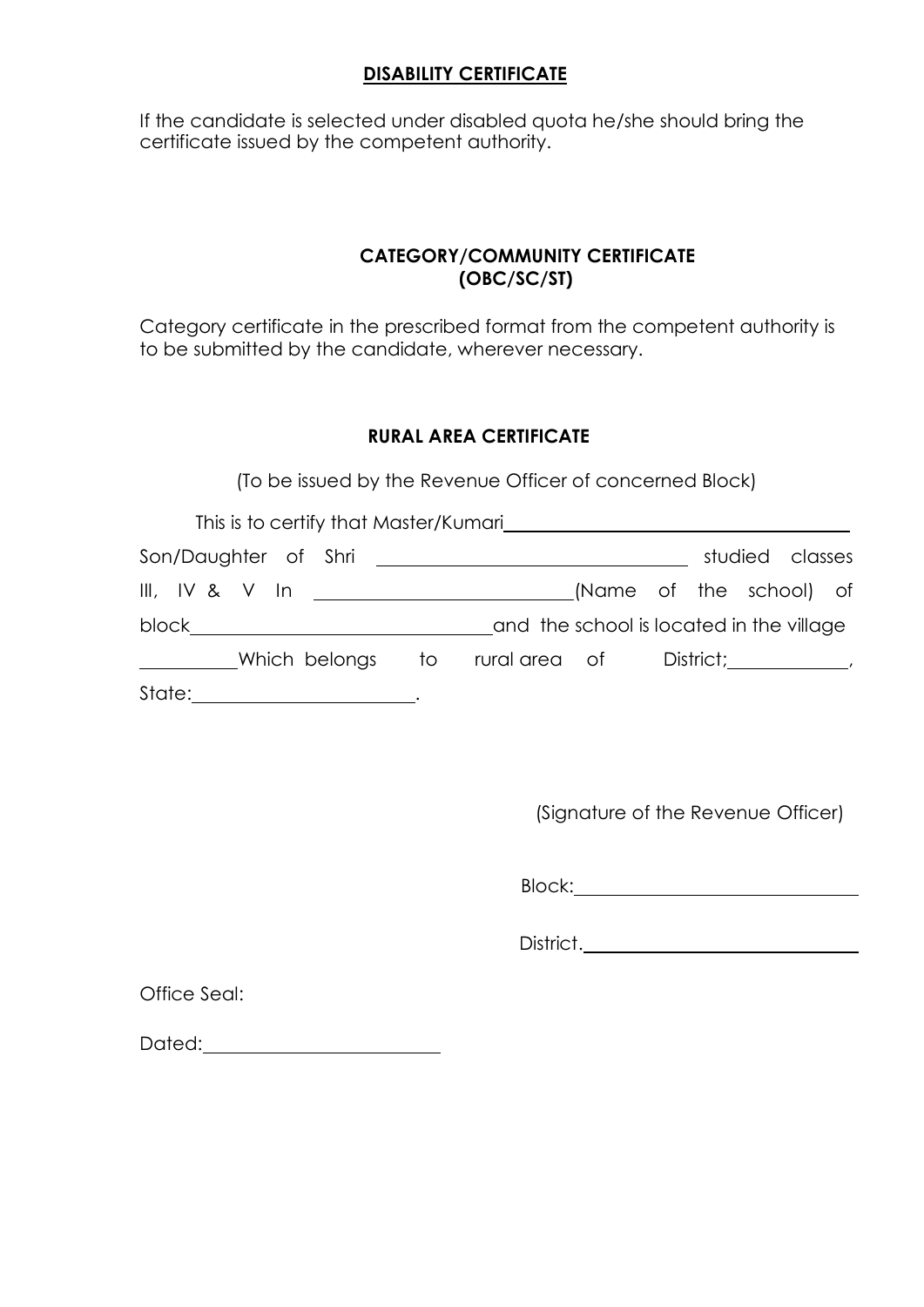#### **RESIDENCE CERTIFICATE**

#### **(To be furnished by the parents of the qualified children at the time of admission to JNVs)**

|                                                                | As: |                              | per Jawahar Navodaya Vidyalaya, District and March 1997                                                       |  |                           |  |
|----------------------------------------------------------------|-----|------------------------------|---------------------------------------------------------------------------------------------------------------|--|---------------------------|--|
| State                                                          |     | letter No:__________________ |                                                                                                               |  | dated:____________my ward |  |
| Master/Kumari has qualified the entrance exam for admission to |     |                              |                                                                                                               |  |                           |  |
| Class VI at JNV, District                                      |     |                              | State in the state of the state of the state of the state of the state of the state of the state of the state |  | for the session           |  |
| 2021-22.                                                       |     |                              |                                                                                                               |  |                           |  |

I am residing along with my ward mentioned above at the following address:

| Village:  |  |
|-----------|--|
| Town:___  |  |
| District: |  |
| State:__  |  |
| PinCode:  |  |

\*The area of residence falls under the Rural /Urban area of the district Certified that the information furnished by me is true and no fact has been concealed.

Signature of the parent

Full name:

| Address: |  |
|----------|--|
|          |  |

\*Applicable for the students who seek admission through the studies in NIOS.